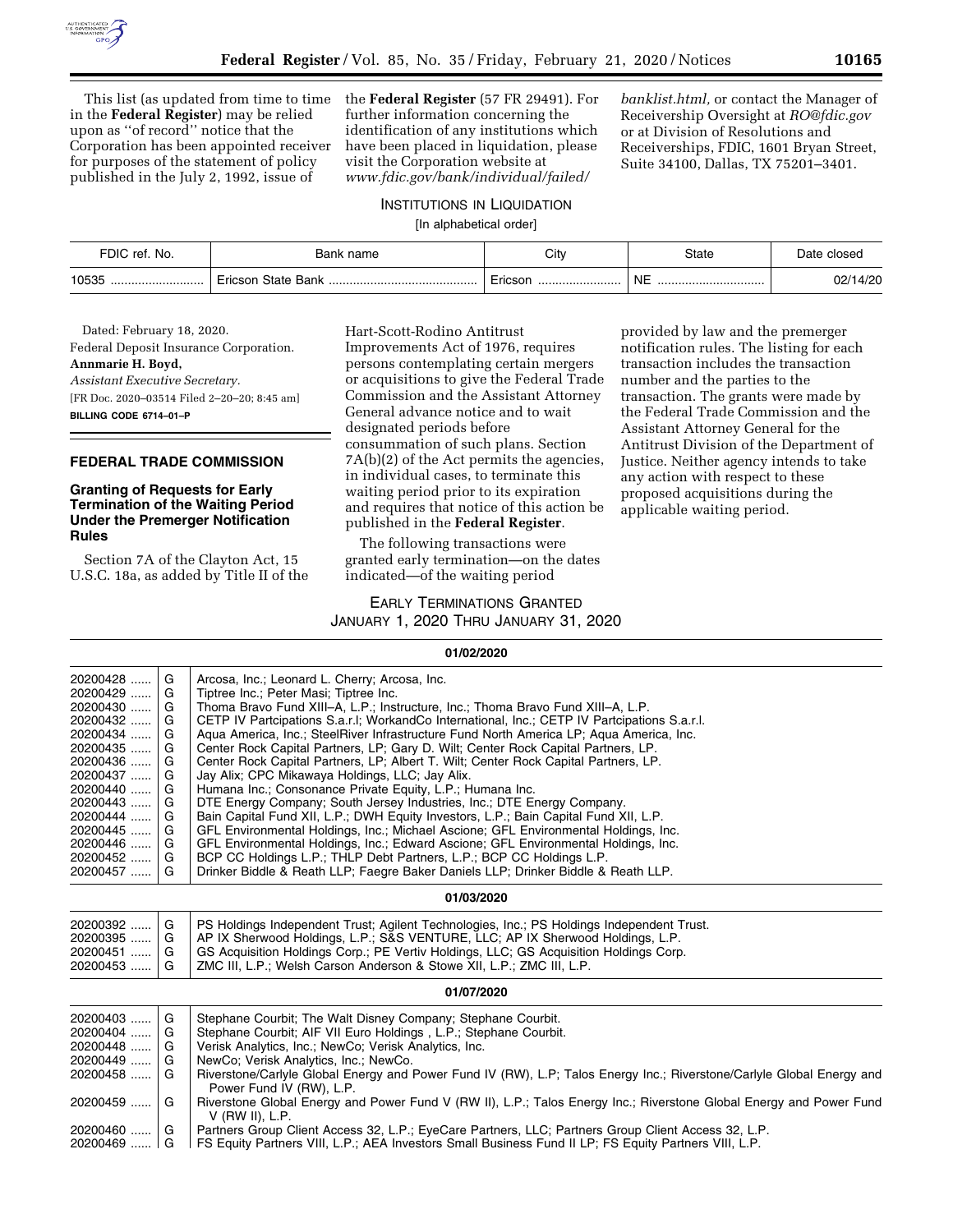۳

# EARLY TERMINATIONS GRANTED—Continued JANUARY 1, 2020 THRU JANUARY 31, 2020

| 20200483<br>20200484 | G<br>G | iA Financial Corporation Inc.; Genstar Capital Partners V, L.P.; iA Financial Corporation Inc.<br>PTC Holding Company, LLC; Housatonic Equity Investors V, L.P.; PTC Holding Company, LLC. |  |  |
|----------------------|--------|--------------------------------------------------------------------------------------------------------------------------------------------------------------------------------------------|--|--|
| 20200486<br>20200488 | G<br>G | Kris Kibak; H.I.G. Capital Partners V, L.P.; Kris Kibak.<br>Altaris Health Partners IV, L.P.; 3M Company; Altaris Health Partners IV, L.P.                                                 |  |  |
| 20200489<br>20200490 | G<br>G | Sanofi; Nurix Therapeutics, Inc.; Sanofi.<br>LMI Holdings, L.P.; LogMeIn, Inc.; LMI Holdings, L.P.                                                                                         |  |  |
| 01/08/2020           |        |                                                                                                                                                                                            |  |  |
| 20200493<br>20200494 | G<br>G | Cornell Capital Partners LP; Clare Rose Thorpe; Cornell Capital Partners LP.<br>Clare Rose Thorpe; Cornell Capital Partners LP; Clare Rose Thorpe.                                         |  |  |
| 20200495             | G      | Gryphon Partners V, L.P.; Mainsail Partners IV, L.P.; Gryphon Partners V, L.P.                                                                                                             |  |  |
| 20200496             | G      | Amneal Pharmaceuticals, Inc.; AvKare Holdings, Inc.; Amneal Pharmaceuticals, Inc.                                                                                                          |  |  |
| 20200497<br>20200498 | G<br>G | Amneal Pharmaceuticals, Inc.; Rondo Top Holdings, LLC; Amneal Pharmaceuticals, Inc.<br>NBSH Acquisition, LLC; Almanac Realty Investors, LP; NBSH Acquisition, LLC.                         |  |  |
| 20200500             | G      | PAI Europe VII-1 SCSp; Blackstone Capital Partners (Cayman) VI L.P.; PAI Europe VII-1 SCSp.                                                                                                |  |  |
| 20200502             | G      | JFL Equity Investors V, L.P.; Industrial Growth Partners IV, L.P.; JFL Equity Investors V, L.P.                                                                                            |  |  |
| 20200506<br>20200507 | G<br>G | Palladium Equity Partners V, LP; J.H. Whitney VII-A, L.P.; Palladium Equity Partners V, LP.<br>ABRY Partners IX, L.P.; Centauri Holdings, LLC; ABRY Partners IX, L.P.                      |  |  |
| 20200508             | G      | B. Riley Principal Merger Corp.; Ryan Greenawalt; B. Riley Principal Merger Corp.                                                                                                          |  |  |
| 20200511             | G      | LS Power Equity Partners, IV, LP; Sustainable Asset Fund, L.P.; LS Power Equity Partners, IV, LP.                                                                                          |  |  |
| 20200513             | G      | Gryphon Partners V, L.P.; Mainsail Partners III, L.P.; Gryphon Partners V, L.P.                                                                                                            |  |  |
|                      |        | 01/09/2020                                                                                                                                                                                 |  |  |
| 20200230             | G      | American Industrial Partners Capital Fund V, L.P.; Masco Corporation; American Industrial Partners Capital Fund V, L.P.                                                                    |  |  |
| 20200394<br>20200397 | G<br>G | Spirit AeroSystems Holdings, Inc.; Edgewater Capital Partners III, L.P.; Spirit AeroSystems Holdings, Inc.<br>Eagle Materials, Inc.; Cemex S.A. de C.V.; Eagle Materials, Inc.             |  |  |
| 20200454             | G      | Carlyle FRL, L.P.; American International Group, Inc.; Carlyle FRL, L.P.                                                                                                                   |  |  |
| 20200465             | G      | Helen of Troy Limited; Drybar Holdings LLC; Helen of Troy Limited.                                                                                                                         |  |  |
| 20200509             | G      | Advanced Semiconductor Engineering Technology Holding Co.,; Robert Miller; Advanced Semiconductor Engineering<br>Technology Holding Co.                                                    |  |  |
|                      |        | 01/13/2020                                                                                                                                                                                 |  |  |
| 20200510             | G      | Atos SE; Maven Wave Partners LLC; Atos SE.                                                                                                                                                 |  |  |
| 20200516             | G      | MayFlower Investors LP; Qatar Holding, LLC; MayFlower Investors LP.                                                                                                                        |  |  |
| 20200517<br>20200518 | G<br>G | MayFlower Investors LP; American Express Company; MayFlower Investors LP.<br>Veolia Environnement S.A.; Alcoa Corporation; Veolia Environnement S.A.                                       |  |  |
| 20200523             | G      | F5 Networks, Inc.; Shape Security, Inc.; F5 Networks, Inc.                                                                                                                                 |  |  |
| 20200526             | G      | CITIC Capital China Partners IV, L.P.; Parthenon Investors IV, L.P.; CITIC Capital China Partners IV, L.P.                                                                                 |  |  |
| 20200535<br>20200540 | G<br>G | New Mountain Partners V, L.P.; Behrman Capital PEP L.P.; New Mountain Partners V, L.P.                                                                                                     |  |  |
| 20200541             | G      | Incline Equity Partners IV, L.P.; Foundation Source Philanthropic Services, Inc.; Incline Equity Partners IV, L.P.<br>Apergy Corporation; ChampionX Holding Inc.; Apergy Corporation.      |  |  |
|                      |        | 01/14/2020                                                                                                                                                                                 |  |  |
| 20200447             | G      | Huntsman Corporation; Friedman Fleischer & Lowe Capital Partners III, L.P.; Huntsman Corporation.                                                                                          |  |  |
| 20200521             | G      | TPG Growth IV DE AIV II, L.P.; American Residuals Group, LLC; TPG Growth IV DE AIV II, L.P.                                                                                                |  |  |
| 20200525<br>20200527 | G<br>G | Ousland Holdings, Inc.; Robert Richard Eustace & Elsa Marie Eustace; Ousland Holdings, Inc.<br>Orix Corporation; Hastings Equity Fund III, L.P.; Orix Corporation.                         |  |  |
| 20200543             | G      | TPG Partners VIII, L.P.; Susquehanna Growth Equity Fund IV, LLLP; TPG Partners VIII, L.P.                                                                                                  |  |  |
| 20200544             | G      | Nomura Holdings, Inc.; Greentech Capital, LLC; Nomura Holdings, Inc.                                                                                                                       |  |  |
| 20200548<br>20200557 | G<br>G | The Rubicon Project, Inc.; Telaria, Inc.; The Rubicon Project, Inc.<br>Verizon Communications Inc.; GTE Mobilnet of Indiana RSA #6 Limited Partnership; Verizon Communications Inc.        |  |  |
|                      |        | 01/16/2020                                                                                                                                                                                 |  |  |
| 20200554             | G      | Kolmar Korea Co. Ltd.; RaQualia Pharma Inc.; Kolmar Korea Co. Ltd.                                                                                                                         |  |  |
| 20200564             | G      | Cineworld Group plc; Cineplex Inc.; Cineworld Group plc.                                                                                                                                   |  |  |
| 20200567             | G      | VS Holding I Inc.; VS Successor, LLC; VS Holding I Inc.                                                                                                                                    |  |  |
|                      |        | 01/21/2020                                                                                                                                                                                 |  |  |
| 20200545             | G      | TiVo Corporation; Xperi Corporation; TiVo Corporation.                                                                                                                                     |  |  |
| 20200546<br>20200550 | G<br>G | Xperi Corporation; TiVo Corporation; Xperi Corporation.<br>Asbury Automotive Group, Inc.; Mr. Kenneth L.Schnitzer; Asbury Automotive Group, Inc.                                           |  |  |
| 20200551             | G      | Asbury Automotive Group, Inc.; Mr. Douglas W. Schnitzer; Asbury Automotive Group, Inc.                                                                                                     |  |  |
| 20200552             | G      | Milliken & Company; The Resolute Fund III, L.P.; Milliken & Company.                                                                                                                       |  |  |
| 20200555             | G      | Investors AB; EQT Mid Market US Limited Partnership; Investors AB.                                                                                                                         |  |  |
| 20200558<br>20200568 | G<br>G | Act II Global Acquisition Corp.; Ronald O. Perelman; Act II Global Acquisition Corp.<br>LKCM Headwater Investments III, L.P.; Rexel S.A.; LKCM Headwater Investments III, L.P.             |  |  |
| 20200572             | G      | EnCap Energy Capital Fund X, L.P.; WPX Energy, Inc.; EnCap Energy Capital Fund X, L.P.                                                                                                     |  |  |
| 20200573             | G      | WPX Energy, Inc.; EnCap Energy Capital Fund X, L.P.; WPX Energy, Inc.                                                                                                                      |  |  |